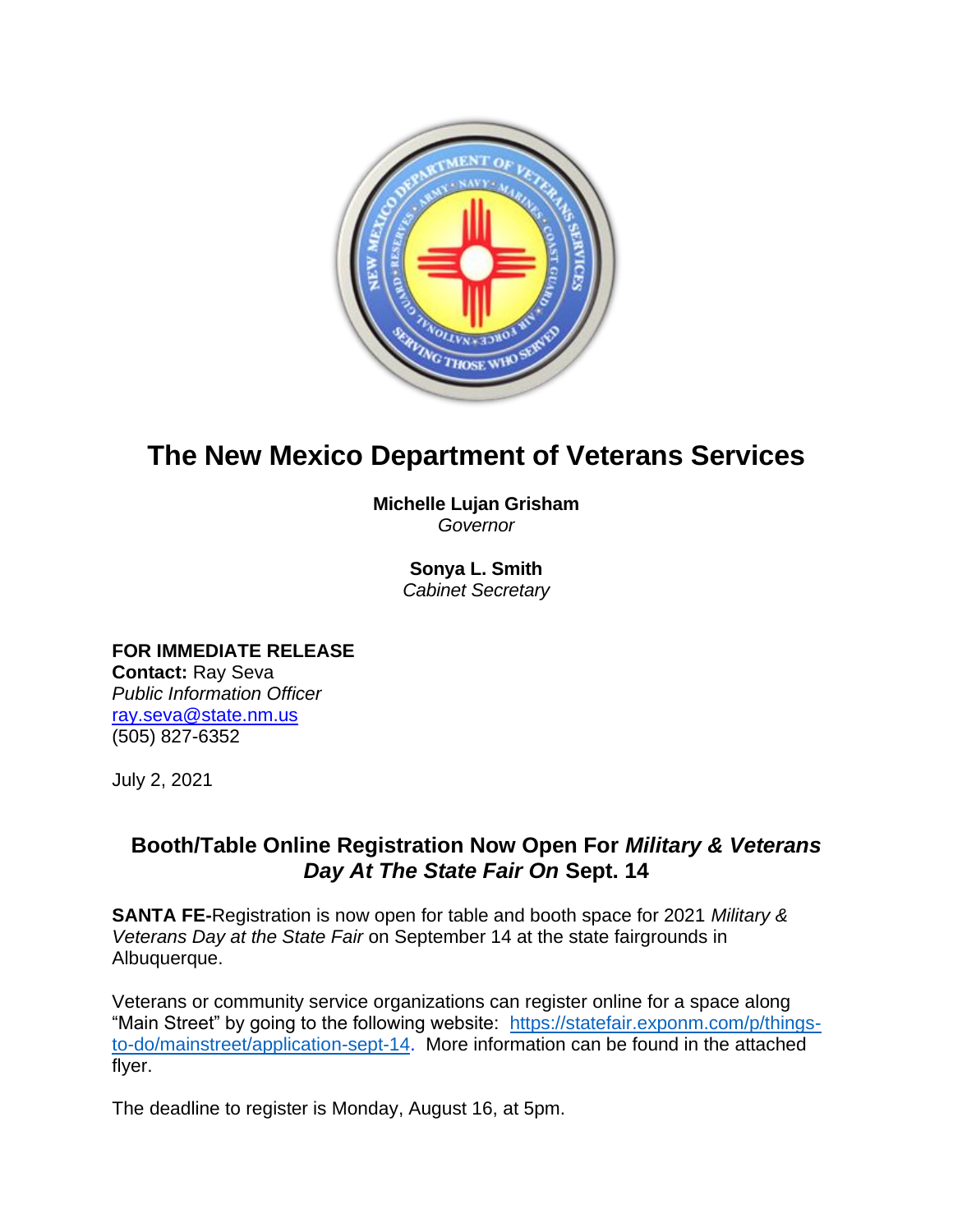There is a limited amount of space allotted for displays on Main Street. Applications will be selected at random to ensure an equal chance for all applicants. Organizations that are selected will be notified by email.

## **Military & Veterans Day at the State Fair**

Military & Veterans Day at the State Fair is the annual day during the state fair presented by the New Mexico Department of Veterans Services, the New Mexico National Guard, and the New Mexico State Fair to honor and thank the men and women who have served our country as members of the United States Armed Forces.

Free admission for the day will be given to veterans, national guard/reserve personnel, and retirees who present either a valid Uniformed Services Retiree Identification Card, a veterans-designation driver's license, VA Veterans Health ID Card (VHIC), or a copy of their DD-214 Separation Papers at the front gate. Active-duty personnel must show a valid Uniformed Services ID card for the free admission.

Non-veteran/non-military spouses or family members are not eligible for the free admission.

## **The New Mexico Department of Veterans Services**

The New Mexico Department of Veterans Services (DVS) provides support and services to New Mexico's 151,000 veterans and their families. DVS treats every veteran, regardless of their rank achieved during military service, with the respect and gratitude befitting someone who has served our country. We strive every day to live up to our agency's official motto: *Serving Those Who Served.*

*###*